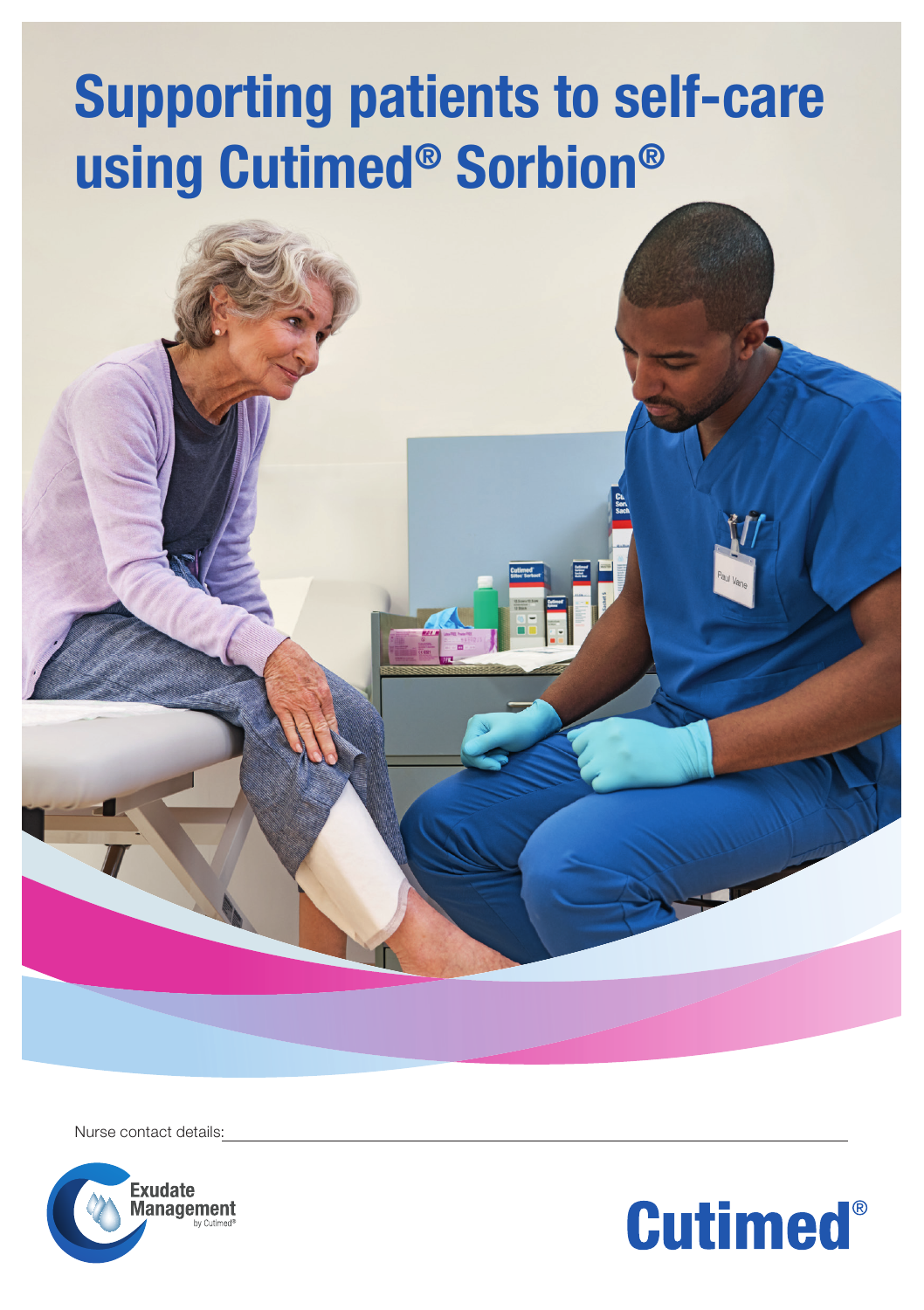## Are you able to self-manage?

Self-care can offer a means to maintain or even improve your capacity to live well over time.

#### As a self-care patient you need to be:



care delivery

1

#### Physical and able

Are you able to physically reach the wound to manage dressing changes? Do you understand your treatment and care? Are you able to self-care? Are you confident to be able to monitor for signs of infection and other problems?



#### Support / situation

Are you dependent on carers or family for care delivery? Are there any financial constraints which might form a barrier?



#### **Motivation**

Do you understand why self-care will help you? Are you willing and ready to carry out self-care? Have you had any negative experiences in the past which might influence how your ability to self-care?

By being a self-care patient you are not only reducing nursing workloads but you are also empowering yourself. Just because you are a self-care patient doesn't mean there is no support for you. Make sure your nurse has advised on what support is available and how to access it.

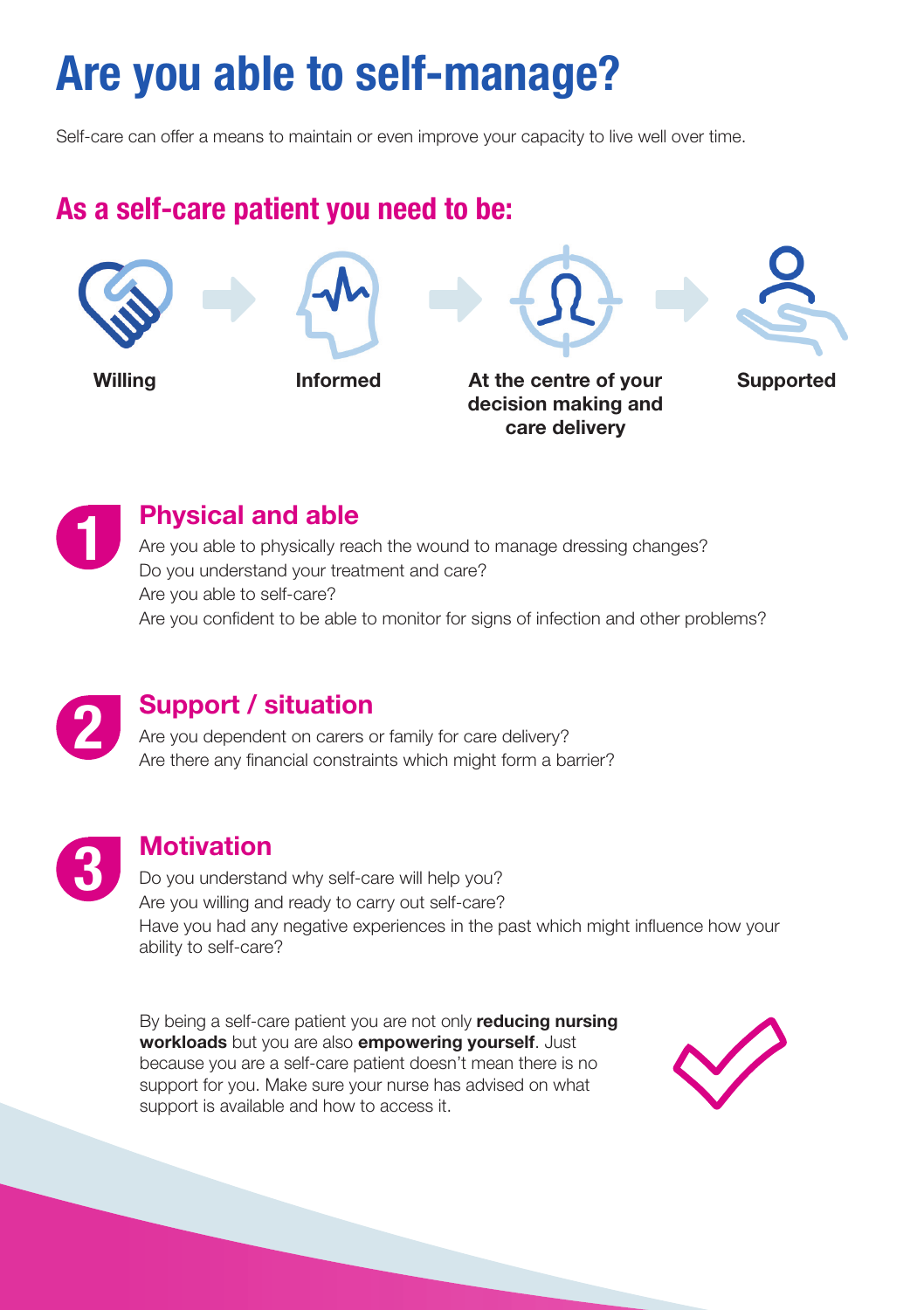## Cutimed® Sorbion®

#### Effective exudate management

Wounds that weep profusely can be very difficult to live with. Excess fluid can cause pain and embarrassment if left untreated. However, there is a range of dressings that can absorb and retain high levels of fluid. This means you don't have to worry about fluid leaking through the dressing and becoming visible on bandages, clothing or bedding or causing unpleasant odour or further pain.

### Why has this dressing been chosen for me?

Your nurse has chosen this dressing for you because your wound is exuding copious amounts of fluid. By choosing a dressing that has the capacity to absorb high levels of fluid your quality of care and way of life will be much improved as you do not have to worry about the levels of fluid your wound is producing. Therefore reducing the amount of times it has to be changed which can be uncomfortable and even painful.

### **Effective**

- The fluid will go up and will not spread across the dressing
- It works with your body to clean your wound
- It traps the bacteria that could become troublesome
- All wounds have an odour, Cutimed® Sorbion® will reduce this odour considerably
- Cutimed<sup>®</sup> Sorbion<sup>®</sup> can retain large volumes of fluid without feeling wet. This will minimise the risk of the surround skin becoming 'boggy' or sore. Using a barrier film application in the form of a spray or a foam applicator around the wound will give further protection to the surrounding skin
- Cutimed® Sorbion® can be used under compression therapy e.g. JOBST® UlcerCARETM or JOBST® FarrowWrap®

### Clinically proven

• There is lots of clinical evidence that supports the effective use of Cutimed® Sorbion® on many patients

### Ease of use

- The pad can be placed either side down on your wound
- The outer layer is safe for sensitive skin and maintains structural integrity meaning it will not fall apart even when it is full
- The dressings are also easy to remove
- Using the advice and guidance of your nurse, secure your dressing using the product they recommended
- When your dressings are full they will become heavy. Changing them regularly will prevent any "leakage" and keep you comfortable





JOBST® UlcerCARETM JOBST® FarrowWrap Cutimed® ® Sorbion®